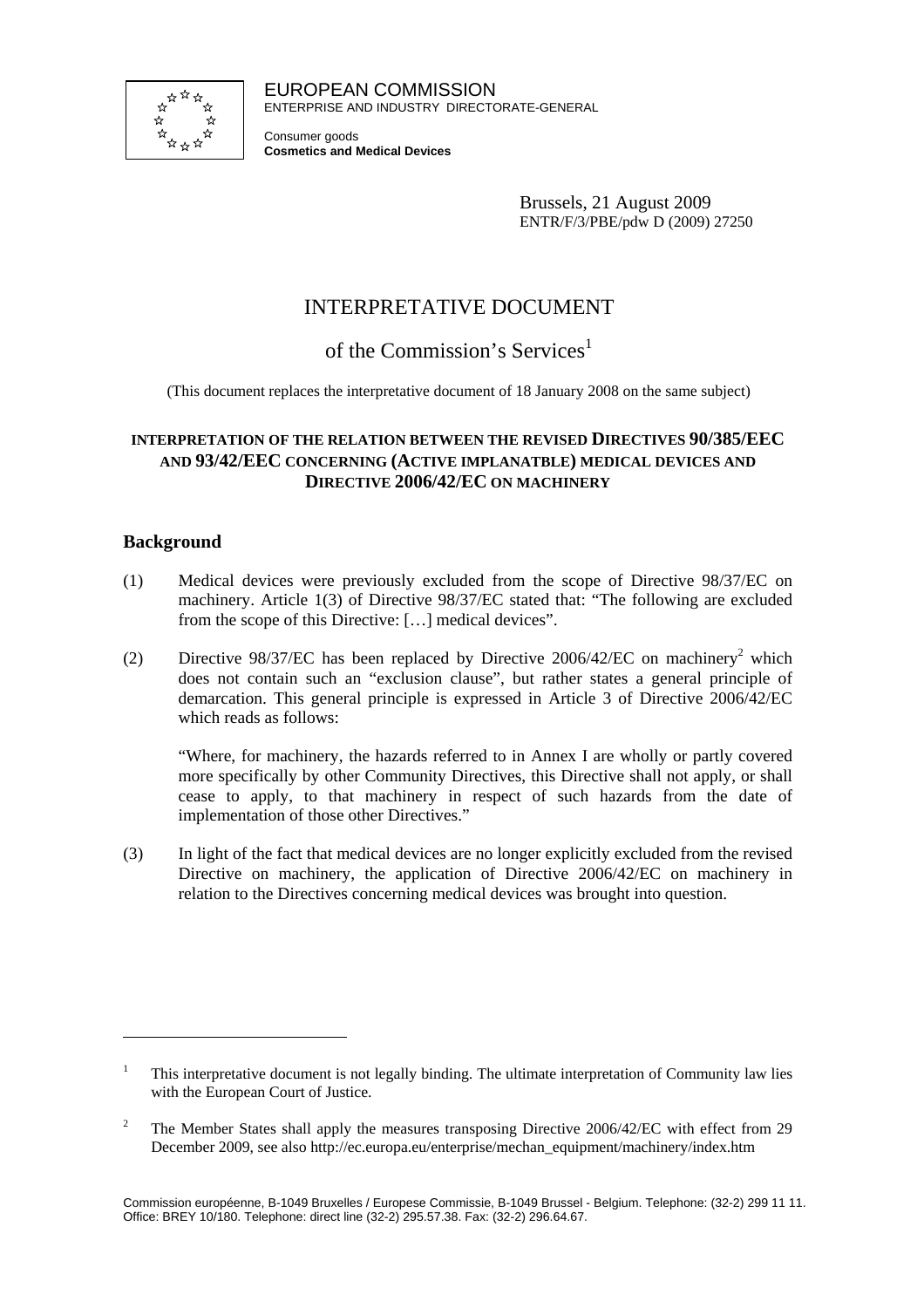#### **Revision of Article 3 Directive 93/42/EEC and of Directive 90/385/EEC**

(4) To ensure simplification in legislation, both Directive 93/42/EEC on medical devices and Directive 90/385/EEC on active implantable medical devices have been amended by Directive 2007/47/EC which added the following paragraph to their respective Article 3 which sets out the essential requirements:

"Where a relevant hazard exists, devices which are also machinery within the meaning of Article 2(a) of Directive 2006/42/EC of the European Parliament and of the Council of 17 May 2006 on machinery shall also meet the essential health and safety requirements set out in Annex I of that Directive to the extent to which those essential health and safety requirements are more specific than the essential requirements set out in Annex I of this Directive." (emphasis added)

(5) The amendment allows certain essential health and safety requirements of Directive 2006/42/EC on machinery to become part of the Directives concerning medical devices. According to a linguistic and systematic interpretation of the new paragraph of Article 3 of Directives 93/42/EEC and 90/385/EEC the relevant requirements of the Machinery Directive are incorporated into the Medical Devices Directives. The result is that Directive 2006/42/EC as such shall not apply (see Article 3 of this directive).

The result is different compared to the relation between Directive 93/42/EEC and other directives such as Directive 89/686/EEC on personal protective equipment (see the revised Interpretative Document on the relation between the MD Directive and the PPE Directive) for the following reasons: First of all, the reference in Article 3 of Directives 90/385/EEC and 93/42/EEC is made only to Annex I of Directive 2006/42/EC. Secondly, the link to the requirements of the Machinery Directive is made within the provision on essential requirements of the Medical Devices Directives and not, as for example the reference to the PPE Directive (Article 1(6) MD Directive), within the provision on the scope.

- (6) Consequently:
	- only single conformity assessment is required, under Directives 93/42/EEC and 90/385/EEC (according to the procedures provided for by these Directives) for medical devices that are also machinery;
	- the risk assessment to be carried out for medical devices that are also machinery is the risk/benefit analysis as set out in the essential requirements of the Directives concerning medical devices.
- (7) Harmonized standards for medical devices which are also machinery should cover any requirements of Directive 2006/42/EC that are applicable to the devices in their scope. Such standards will therefore have to be reviewed and amended or revised if necessary.

#### **Illustration**

(8) In order to determine which essential health and safety requirements of Directive 2006/42/EC on machinery are part of the Directives concerning medical devices, the following example can serve as an illustration.